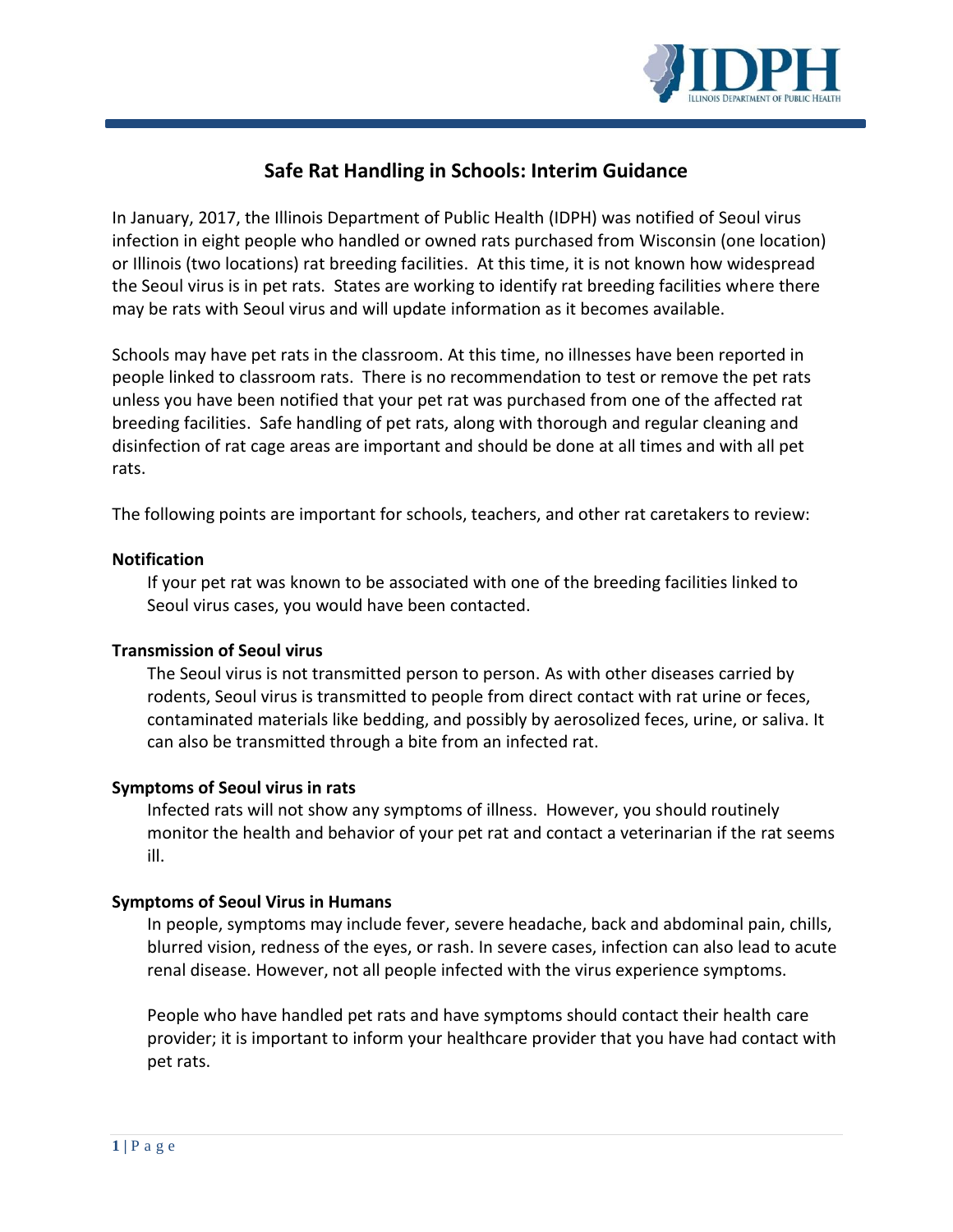

## **Safe handling of pet rats**

Rats can carry and transmit many different diseases if not safely handled and maintained. Safe handling of pet rats is urged **at all times**.

- $\circ$  Provide instruction to students, volunteers, and other rat handlers on safe rat handling, including how to avoid bites. Students handling rats should be supervised at all times during rat handling.
- $\circ$  When classroom rats are taken home with students or staff for extended school breaks, staff should ensure parents/guardians and student, or staff caretakers of the rats have received instruction on all safe rat handling practices. In addition to verbally reviewing the information, provide written guidance.

The Centers for Disease Control and Prevention (CDC) guidance on how to avoid becoming ill with diseases carried by rats includes the following:

- **o** Avoid bites from pet rats.
- **o** Wash your hands thoroughly with soap and water after handling your pets or areas where your pets have been.
- **o** Keep your small pets and their cages out of kitchens or other areas where food is served.
- **o** Do not eat or drink while tending to pet rats.
- **o** Keep the rats in a small designated area of the classroom; do not allow then to roam or be handled outside of this area.
- **o** Clean pet cages, bedding, toys, and feed or water containers away from areas where food is served or people may bathe.
- **o** Use gloves and a face mask for cleaning.
- **o** Avoid creating dust from fecal materials by wetting down bedding and disinfecting it prior to removing it during cage cleaning.
- **o** Do not sweep or vacuum rodent urine, droppings, or nests as this sends particles into the air.
- **o** Cover cuts and scratches before handling your pet.
- **o** Don't keep small pets in a child's bedroom or near nap areas, especially with children younger than five years.
- **o** Don't snuggle or kiss small pets; do not touch your mouth after handling small pets.